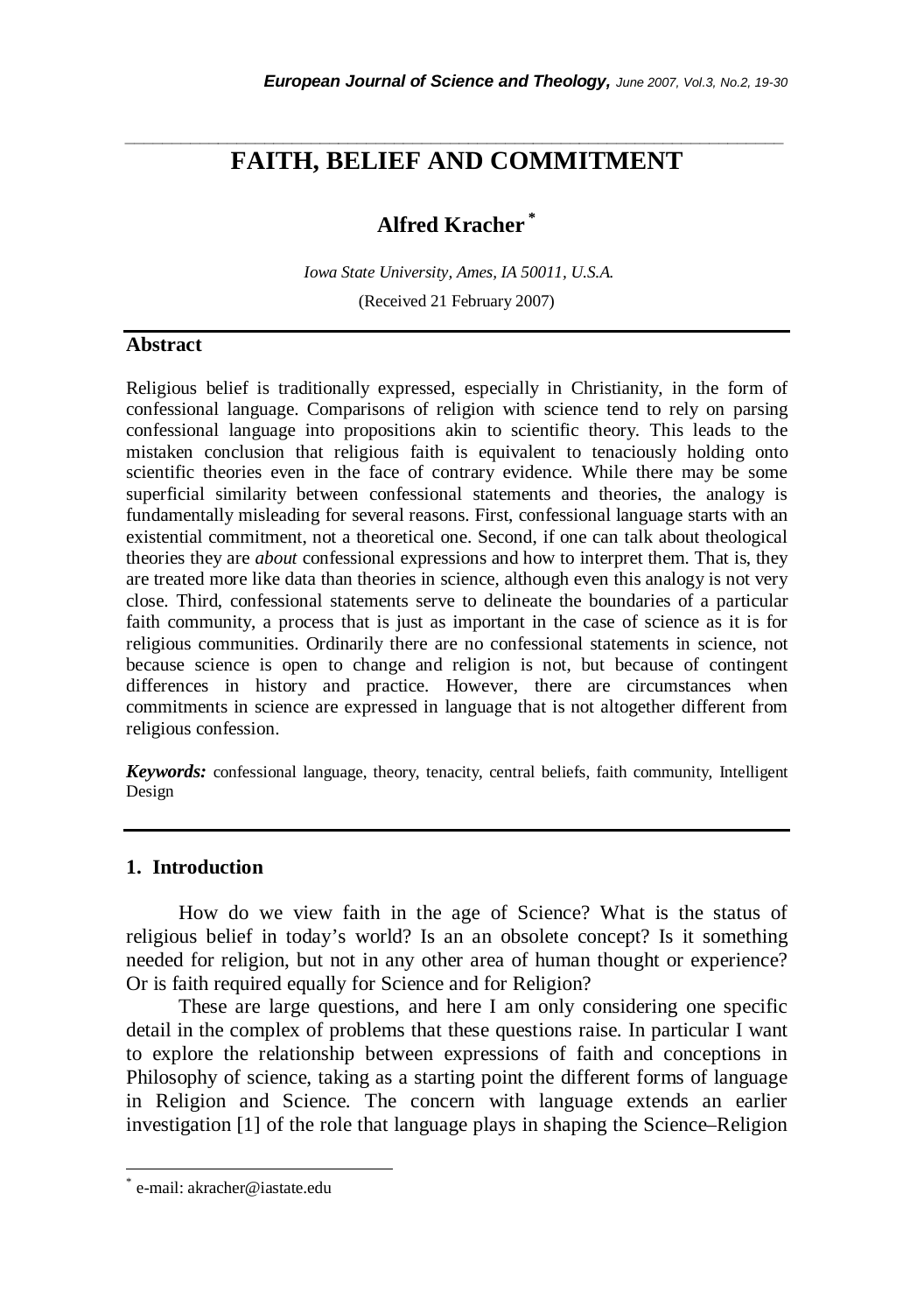dialog. In the previous paper I explored how the incommensurability thesis would affect, or not affect as the case might be, the dialog between Science and Theology. This thesis, as put forward by Thomas Kuhn, mostly in his *Structure of Scientific Revolutions* [2], and in several papers by Paul Feyerabend [3], states that the claims of rival theories in science cannot always be rationally evaluated, because the meaning of terms in each theory is itself theory-dependent.

 If this is true even within science, it might be hopeless to expect that scientists and theologians can ever understand each other when it comes to discussing issues that demand any degree of semantic sophistication. The conclusion of my earlier investigation was that *some* theological systems can be partners in a genuine dialog, but that the conversation will have to mostly avoid highly specialized concepts. In other words, adequate mutual intelligibility required that the dialog would have to be built 'bottom up' from a basis in the shared vernacular, not at the level of the specialized concepts of professionals in each field.

 The kind of dialog I had in mind in the previous paper was mostly concerned with language that is theoretical and propositional, at least in a broad sense, or in other words a dialog between professionals in the respective fields of Science and Theology. But theological statements of this kind are arguably not the most important kind of religious language. In this paper I therefore turn to a different kind of religious utterances against the foil of scientific language, namely confessional language, or, as we might say, expressions of faith.

## **2. Propositions and Confessions**

 In religions, particularly in Christianity, faith is commonly articulated in confessional statements: "I believe in one God, the Father, the Almighty," etc. This first-person confession of faith is a different kind of language from the third-person abstractions and generalizations that make up typical scientific statements. In order to understand the relationship between faith and science (which should be distinguished from the relationship between Science and Religion, or between Science and Theology) we need to investigate both the similarities and the differences between propositional and confessional language.

 Any comparison of the confessional language in religion with scientific language has to first of all address the question whether confessional language has any theoretical content, that is, whether at its foundation there is something that a scientist would call a theory. It is now widely accepted in Philosophy of science that *all* scientific statements have such theoretical content, regardless of whether they record observations or theoretical interpretation [3, 4]. In other words, there is no such thing as a pure observation statement, since observation can only be *scientific* observation if it is made within the framework of a particular theory. Since all scientific language has this character of being 'theory-laden', any other kind of utterance can only be usefully compared to it if that other language, too, can be shown to have *some* theoretical content. A personal utterance like 'I love you' may very well have the aspect of confession,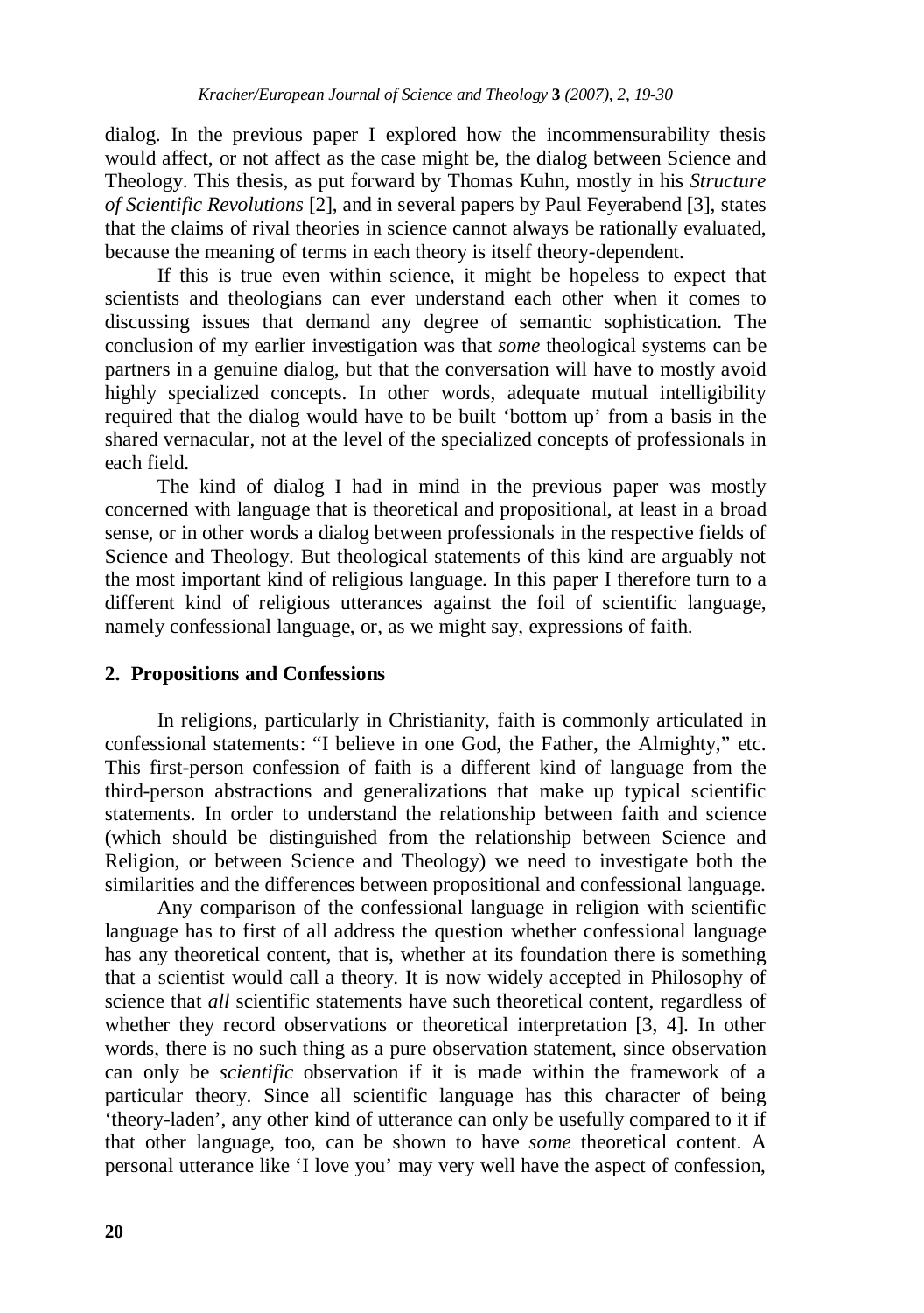but it is not the kind of statement that has a generalizable foundation like a scientific theory.

 However, in the case of a religious confessional statement, like the opening words of the Creed used in the above example, it is perfectly straightforward to isolate a stratum that is propositional. In this case the confession expresses a kind of 'theory', however different it may be from a scientific one: (1) There is an entity called 'God' (specifics see 3 and following below); (2) It is asserted that this entity called God exists; (3) God has the attributes of being almighty, etc. Perhaps (1) could be unpacked even further as (1a) there is a (non-vacuous) concept called 'God', (1b) the concept refers to someone, real or imagined (since "I believe" allows for the possibility of its opposite), etc.

 We have here applied to the confessional statement a process that I will hereafter call *propositional parsing*, that is we have tried to extract propositions from a language that was not originally meant to be propositional. Although this is perfectly legitimate, something has been lost in this process, namely the fact that confessional statements involve a personal dimension that cannot be captured by general propositions. It is an 'I' who makes the confession. Unless this loss is acknowledged, there is something thoroughly misleading about this propositional parsing. This realization leaves us with two tasks: First, we have to describe in more detail what it is that is lost. Second, we have to find ways to properly compare confessional and propositional language without being misled by ignoring this loss.

#### **3. Theory and Commitment**

What is it that is lost in the propositional parsing? Confessional statements involve an existential dimension as well as a propositional one. The underlying existential dimension of faith can show itself through action, without any formal statements at all, as in the poignant phrase 'this person *lives* the Gospel'. We can *see* the confession being made, without any verbal expression at all, in the actions of a particularly faith-filled person. In other words there is a commitment here to a particular kind of conduct that exists *prior to* the confessional statement that is its expression. The priority of the commitment over its confessional expression will turn out to be a key distinction in our subsequent considerations.

 However, in order to talk intelligently about what such an existential expression of faith may mean, it is still necessary to have its propositional aspect explicitly articulated. In a confession the object of belief that is expressed in the words 'I believe in…' receives a particular formulation, which needs a kind of *Sitz im Leben,* i.e., a framework which relates the statement of faith to an epistemological background that allows it to be communicated, even to people who do not share the same confession. Otherwise belief would be fundamentally inexpressible, and therefore without consequences that can be publicly articulated.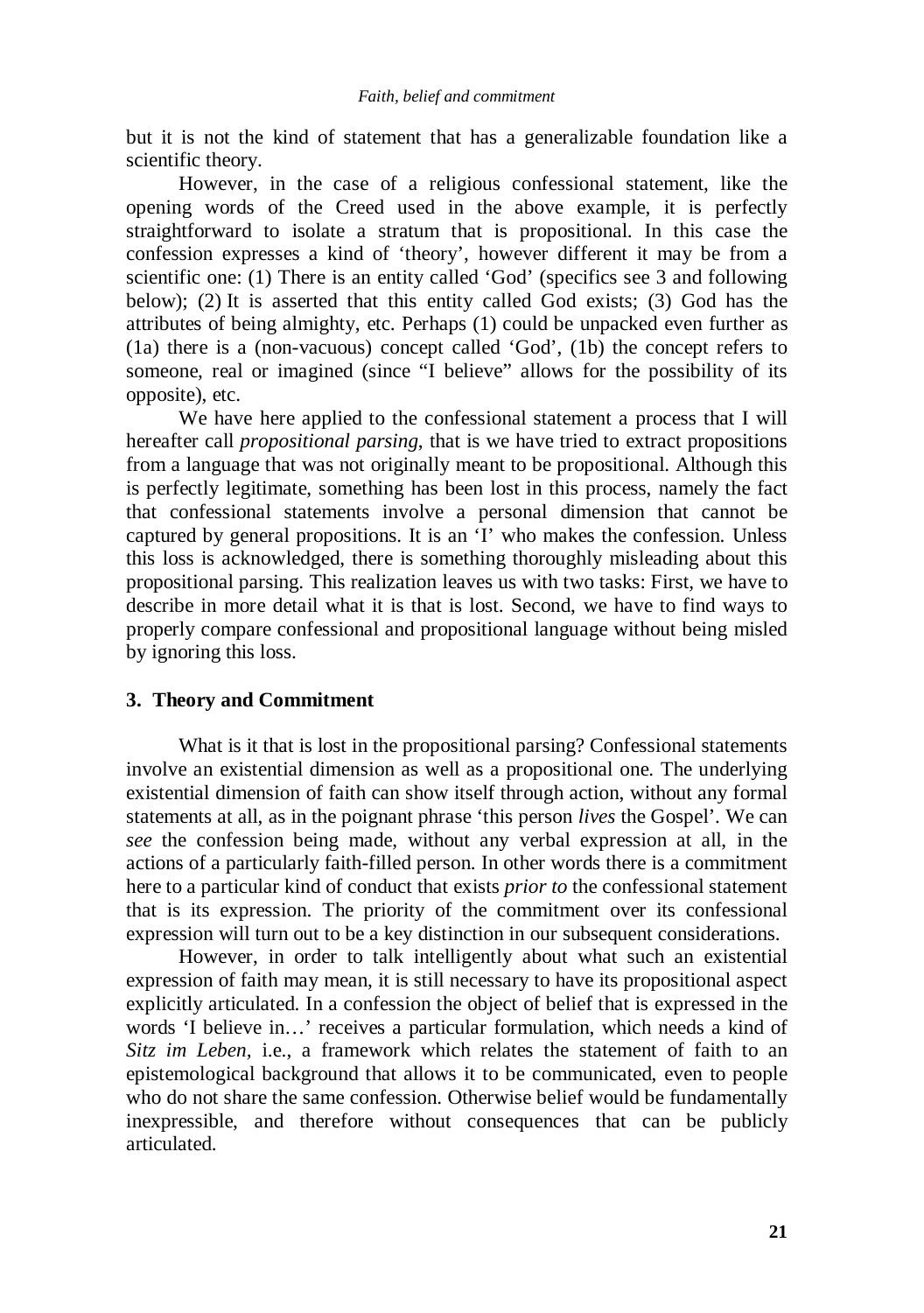Such an analysis applied to expressions of faith has perforce at least a formal analogy to an analysis of scientific inquiry, in that it has to address two questions: (1) how is belief (or knowledge in the case of science) possible, and (2) what is its content, or more specifically, how does the verbal expression relate to the aspects of reality it is trying to capture — that aspect of reality that a scientist would call data? However, in this analogy lurks the source of a misunderstanding that will have to be confronted before further progress can be made.

 In order for a confessional statement of be genuine, that is, for it to be expressed in conduct as well as words, the propositional and existential part have to be thought of as inseparable. In practice, of course, it happens often enough that words and conduct are separated, which is why the Gospels contain so many warnings against hypocrisy.

 Ignoring this holistic nature of confessions and trying to analyze propositional content and practical expression separately one can fall prey to the impression that the propositional part (e.g. God exists) is a *theory* and the confessional part ('I believe…') the *commitment* to it. On the analogy of science, then, we have a situation where people refuse to abandon their commitment under (almost) any circumstances. Indeed both scientists and scientistic philosophers often criticize Religion on the basis of just that parallel, as for example most of the atheistic contributors to the discussion published as *The Logic of God* [5] demonstrate. But to portray Science as ever changing, but religious belief as immutable, is based on an invalid analogy, as a closer look at the commitments of scientists will show.

 James Robert Brown perfectly articulates the erroneous analogy of confession and theory in his book *Who Rules in Science?*

 "Every physicist allows that quantum mechanics could be deeply wrong… Could any Christian, by contrast, abandon belief in the divinity of Christ?… The difference between a physicist and a priest is not so much in the subject matter. Rather the difference is fundamentally this: a physicist can abandon all the central beliefs of current physics and still remain a physicist. A priest cannot abandon certain central beliefs without giving up the vocation. *Commitment* is a virtue in religion — and a sin in science." [6]

 This is one variation on a popular theme of the purported differences between Religion and Science. Religious belief, so this argument goes, is static, because it relies on immutable 'central beliefs', whereas Science is open to 'wherever the data lead'. I leave unchallenged Brown's introductory assumption that "every physicist allows…," although I think it is in fact wrong. Instead I will look at the use of *commitment* and ask whether this concept really allows us to draw such a sharp distinction between Religion and Science as Brown claims.

 First, as sweeping as Brown's statement sounds, he cannot possibly mean that scientists have no commitments whatsoever. They could not be good scientists unless they were committed to the intelligibility of the world, the value of rational inquiry, taking data seriously, and so on. To the extent that such commitments touch on ethics, such as a commitment to honesty for example,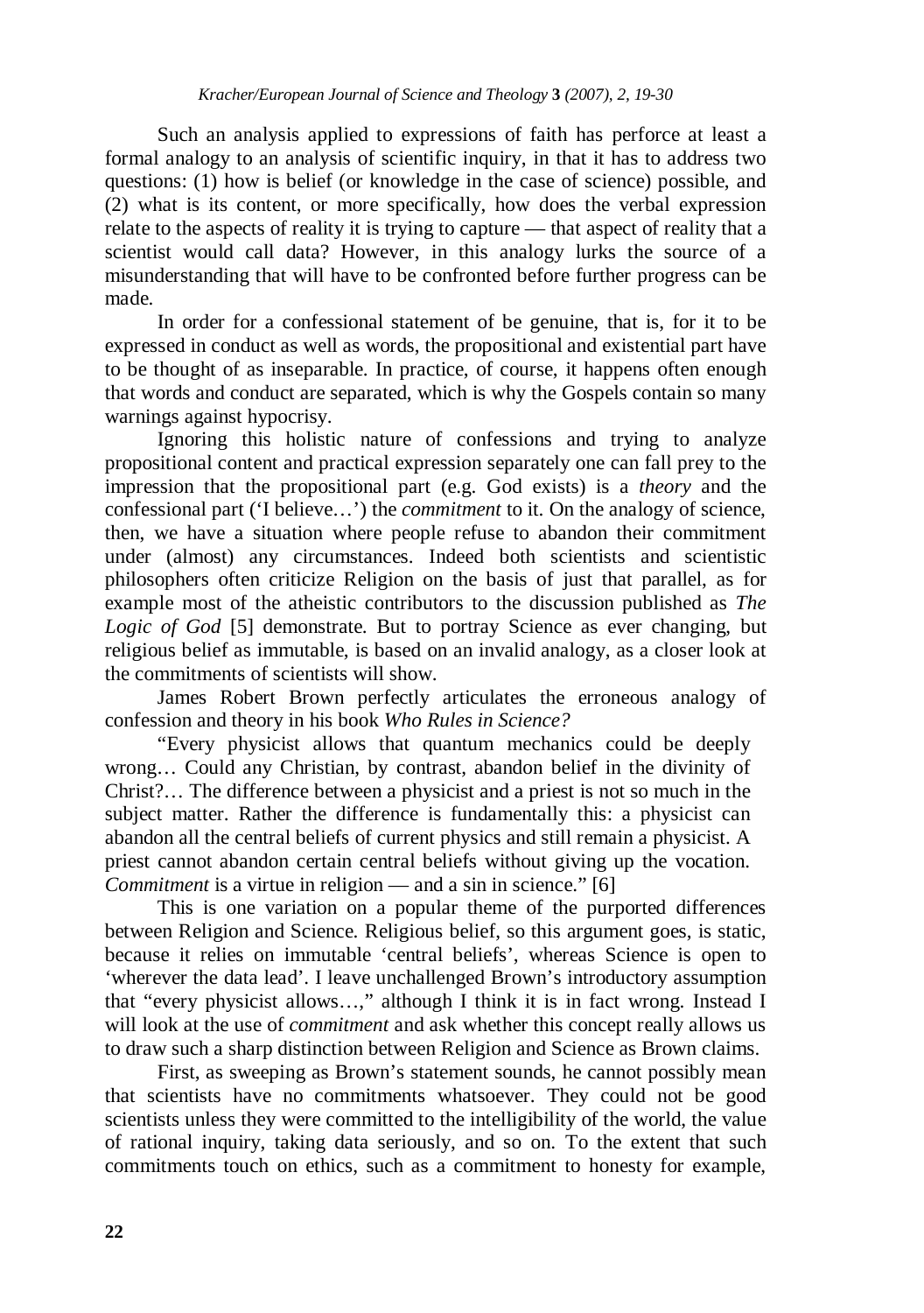#### *Faith, belief and commitment*

they are demanded from the adherents of religions as well. When Brown talks about commitment as a sin in science he must mean *commitment to a particular theory* or a particular interpretation of data, not the commitments that are required for proper scholarship. The scientist's sin Brown has is mind is apparently what Kuhn and others have called *tenacity*, often characterized by quoting Max Planck's statement that "a new scientific truth does not triumph by convincing its opponents…, but rather because its opponents eventually die" [2, p. 151]. Brown's sinless scientists are the ones who let themselves be convinced by new truths.

 Allowing commitment at the ethical or meta-theoretical level, but not the level of theories, presupposes that the distinction between these levels can always be sharply drawn. In fact, to be a good scientist one would have to be always clear about the level at which one is thinking and working at any given time. This is somewhat implausible. When it comes to a concrete situation, a commitment to honesty, for example, is rarely to an abstract concept of virtue. Rather it is being honest about a specific issue. The content about which a question of honesty might arise is important, in Science just as much as in everyday life. Being committed to the values that make one a good scientist cannot be surgically separated from the commitment to scientific content.

 Still, it might be argued that a good scientist ought to try to keep these levels separate, and even that one of the necessary meta-theoretical commitments might be to not become too stubbornly committed to particular theories.

 Second, we therefore have to ask whether commitment to the divinity of Christ in Brown's example is really analogous to a scientific theory. This gets us to the heart of our analysis of confessional language, since "I believe in Jesus Christ, the only Son of God, eternally begotten…" etc., is exactly the kind of language that is at issue in this investigation. In other words, are confessional statements in fact expressing commitment to something that is analogous to a theory in science?

 This may have some superficial plausibility. However, the confessions of a community of believers are not directly comparable to what professional scientists say and do. For a valid comparison with scientific research we have to look at a comparable professional level in the sphere of religion, that is, to theology as a theoretical enterprise. In this sphere there are theological theories *about* the divinity of Christ and its meaning, just as there are scientific theories trying to explain certain observations and results of experiments. There are also criteria to evaluate these theological theories, such as whether they promote the kind of life that Jesus exhorted his followers to lead. In other words, it might make just as much sense to consider the divinity of Christ as analogous to *data*  as it is to consider it a theory, since that seems to be the way that professional theologians mostly treat it.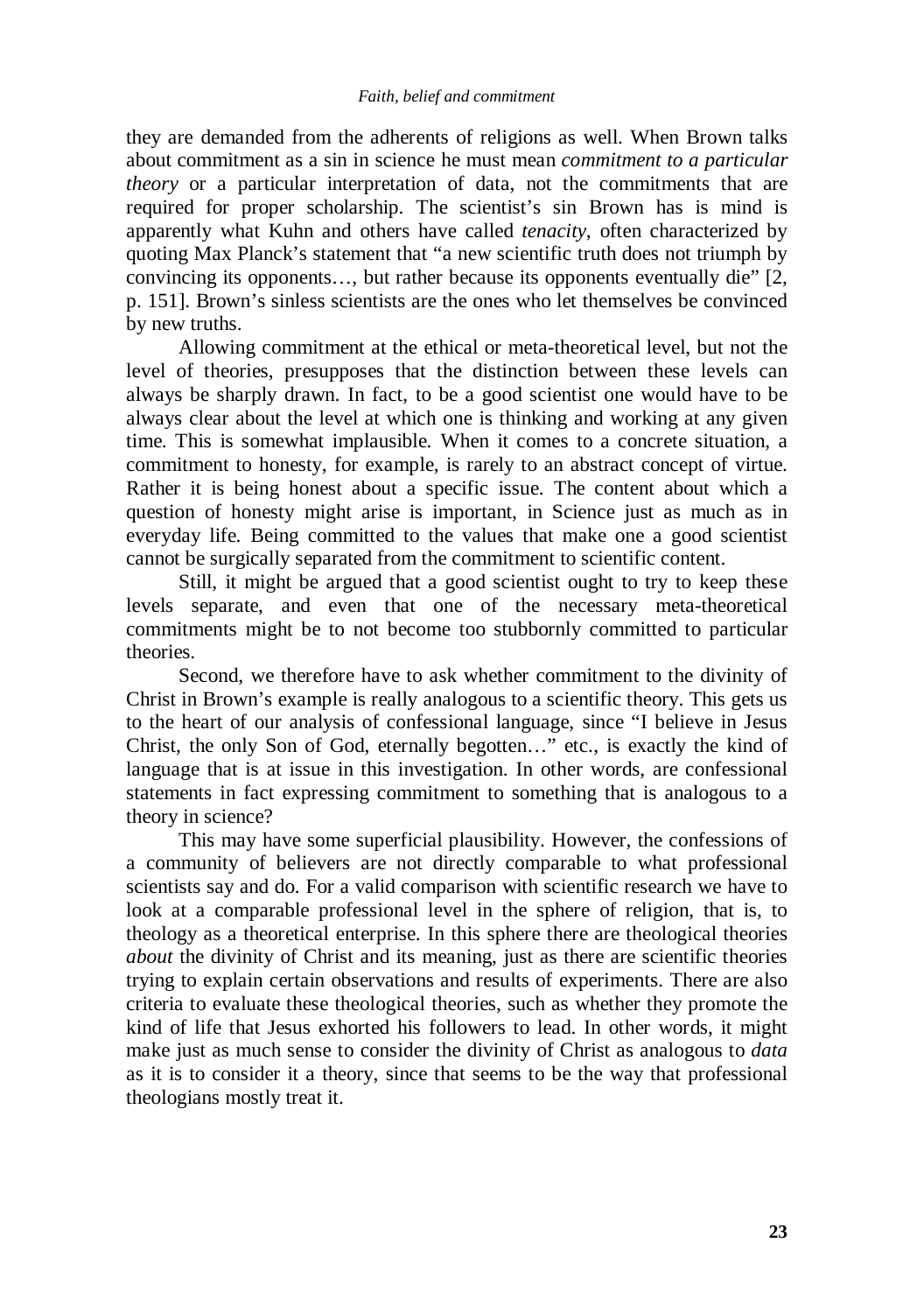Using the term *dogma* as shorthand for the confessional expressions of belief, we can thus distinguish between a dogma:theory analogy that underlies Brown's attack on commitment, and a dogma:data analogy considered in the preceding paragraph. Like all analogies, either one can be taken so far as to become absurd. The limits of validity for either analogy would have to be carefully mapped before further conclusions could be drawn.

 One reason why the dogma:theory analogy is clearly misleading under many circumstances is that, as we have noted before, religious commitment is, or at least can be, *prior* to its confessional articulation. However, a scientific theory is by definition something that has to be worked out in some detail *before*  any question about being committed to it might arise. To talk about commitment in Science only makes sense if the object of this commitment is not merely a vague idea, but a theory that is articulated to the point of being publishable. Brown's thesis regarding the difference between Science and Religion therefore seems to be based on a misuse of an analogy which, if valid at all, is quite limited in scope.

 We can see now what goes wrong when *propositional parsing* is thought to translate confessions of faith into theoretical propositions without any loss of meaning. This translation turns an analogy of limited scope into a dogma:theory identity. But an identity of dogma and theory cannot possibly be sustained, since theologians do not in fact treat dogmas in the way scientists treat theories. It may be wrong for scientists to be committed to particular theories, at least if the commitment is excessively tenacious, but that tells us nothing about the difference between Religion and Science, since the objects of commitment are not really comparable.

 The third thing that is wrong with Brown's alleged distinction is that commitment in Science and Religion, rather than distinguishing between the two, is in fact much more similar than the quoted passage allows. Brown concedes that a priest does not have to be a staunch Neothomist in order to qualify as a believer; it is only, in his own words, 'certain central beliefs' that cannot be abandoned without losing priestly status. But is it really true that a physicist can abandon *all* the central beliefs of the field and remain a scientist in good standing? We will have to address this question in some detail.

## **4. Members in Good Standing**

 We can all be thankful that Science never imposed the fate on its dissenters that Michael Servetus and Giordano Bruno suffered for denying the divinity of Christ — both were burned at the stake, Servetus 1553 in Calvinist Geneva, Bruno 1600 in Catholic Rome. But excommunication in the milder sense of being no longer regarded as a member of the community (of a particular denomination or a particular scientific area) in good standing is well known in science, as almost any practicing scientist will admit. Certainly there have been examples in my own field of Cosmochemistry.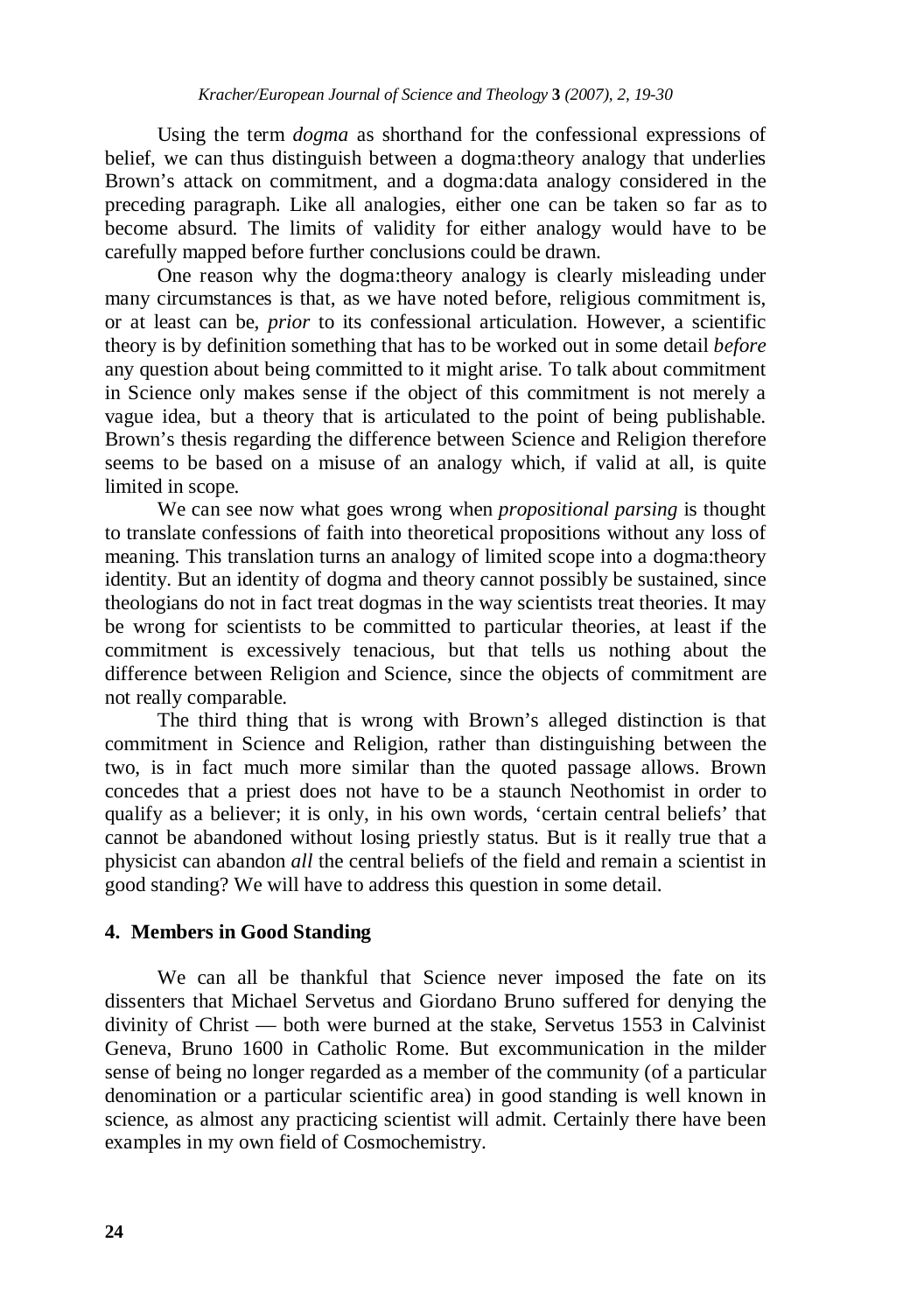#### *Faith, belief and commitment*

 Consider an astronomer who becomes seriously involved with astrology, giving up traditional research in favour of improving horoscopes. Would we still regard this person as an astronomer? In a purely formal sense, yes, by still having a Ph.D. in Astronomy and perhaps even holding a job in an Astronomy department. But would we consider it proper scientific activity to publish a horoscope?

 Likewise a priest who gives up belief in the divinity of Christ is still formally a priest, in the sense of being ordained and perhaps being pastor of a parish — at least until such time as he is defrocked or excommunicated. Such formal forms of expulsion are not available in science, but this is an administrative matter. Brown [6, p. 94] actually considers whether those who publish blatant nonsense about science should be eliminated from teaching posts. He does not seem to notice that this is the kind of fate that, on the evidence of the quoted paragraph, only priests are supposed to suffer.

 In any case, something like 'policing one's scientific community' seems to be necessary to maintain the authoritative voice of Science in society. And it is only logical that an anti-authoritarian like Feyerabend, who proclaimed to be *Against Method* [7], would be opposed to it. As Feyerabend liked to claim, there are no particularly good substantive arguments against astrology (ref. [7] and in many other of Feyerabend's writings). The fact that astrology has been 'excommunicated' as a proper subject of scientific inquiry rests on the fact that against the background of established scientific theory its claims are wildly improbable. But its (im)probability depends on the established scientific opinion that serves as its foil.

 The limits of sanctions for heterodoxy, in Science as well as Religion, are an issue for serious debate. But it is clear that some such limits must exist, however informal they may be. Someone holding to the phlogiston theory could be taken seriously at the end of the  $18<sup>th</sup>$  century, even a few decades after the discovery of oxygen superseded that theory [8], but anyone who would do so in the  $21<sup>st</sup>$  century could not really be a member of the community of chemists in good standing. So much so that 'believing in phlogiston' has become something of an inside joke among chemists to describe someone whose ideas are quite beyond the range of acceptable scientific opinion, even though in the real world no such chemical heretic might in fact exist.

 In summary, the thesis of commitment as sin' in Science cannot be sustained for two reasons. One, because the strict delineation between scientific content and the meta-scientific level that the thesis requires is not always possible. Two, because in actual scientific practice it turns out that certain commitments to scientific content are in fact required.

 A contemporary case that shows how these two aspects are interconnected is the reaction of the scientific community to the issue of Intelligent Design (ID). In the US, where this issue is of great political interest, much work has been done to analyze ID and its critics, which cannot be reviewed here. My discussion is limited to how this debate sheds light on the issue of commitment. Proponents of ID argue for an unspecified 'designing intelligence' which (or who) directs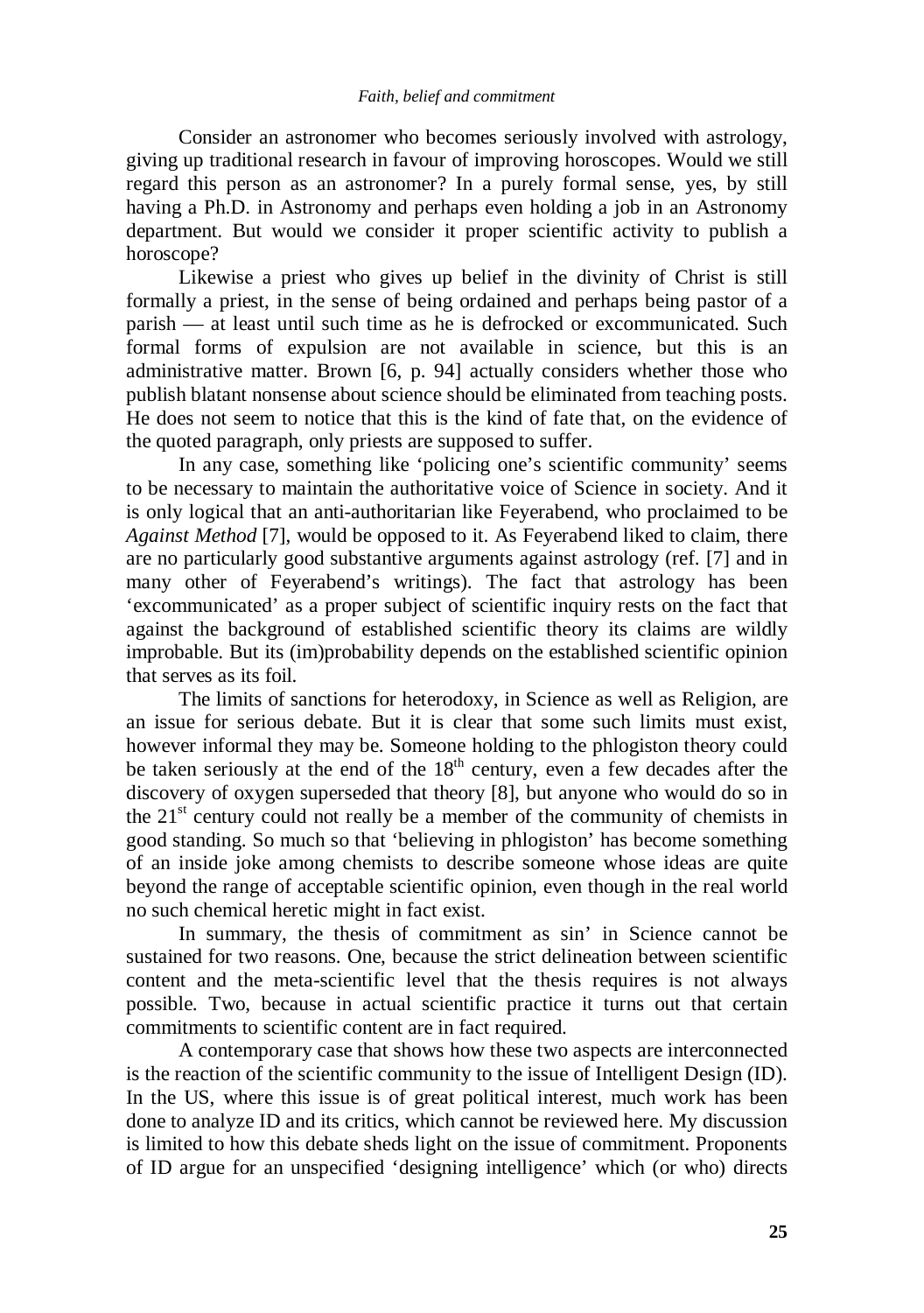the process that causes the cosmos [9] and life in it [10, 11] to evolve. The prevailing critique of this proposal amounts to claiming that ID proponents are unscientific because they are *not* committed to allowing only naturalistic explanations in science. But this methodological issue directly affects scientific content, since ID proponents cite specific features as purported evidence for their claim: the bacterial flagellum [10, p. 69], the blood clotting cascade [10, p. 74], and others.

 The commitment to naturalistic explanations, as demanded by mainstream scientists critical of ID, requires that such explanations are actually available in these specific cases, or at least that it is plausible that they can and will be found. In other words, the need to defend the particular epistemological stance of ruling out non-naturalistic explanations does imply a kind of 'promissory commitment' to theories that are methodologically acceptable. This makes it obvious that the separation of particular theory from methodological commitment, as demanded by Brown's thesis, is impossible in practice.

### **5. The Multiple Functions of Creeds**

 The overwhelming majority of scientists reject the demand of ID proponents to treat their claims as scientific theory. In particular, they object to teaching ID in Science education [12]. Where the demand to do so crops up, public statements opposing this are produced that resemble in some ways the confessional statements of Religion. Short of being honed to the level of the Nicene Creed or the Westminster Confession, they nonetheless often imply 'this is what we believe'. To forestall misunderstandings, I am talking here about a similarity that is primarily formal, without necessarily implying that believing a scientific principle is in any way substantively similar to believing a Church dogma. However, I suggest that this formal parallel does have implications for the understanding of confessional language in Religion.

 To understand these implications we have to turn our attention to the community that is actively involved in professing these commitments. So far we have focussed on fairly small groups of professionals, such as scientists committed to their work, theologians engaged in interpreting dogma, or philosophers misunderstanding creeds by means of propositional parsing. But in fact it is the much larger community of believers that regularly recites professions of faith, just as it is a larger community that signs letters protesting the teaching of ID in science courses — in the case of ID, for example, over 10,000 members of the clergy of most mainstream denominations in the US who support the Clergy Letter Project [13]. Only a small fraction of these are practising scientists.

 We apply the term 'layperson' in both religious and scientific contexts. Just like scientists attending a church are laypersons with respect to the officiating clergy (unless they are themselves ordained), so the clergy signing on to the Clergy Letter Project are laypersons with respect to Science (unless they are themselves scientists).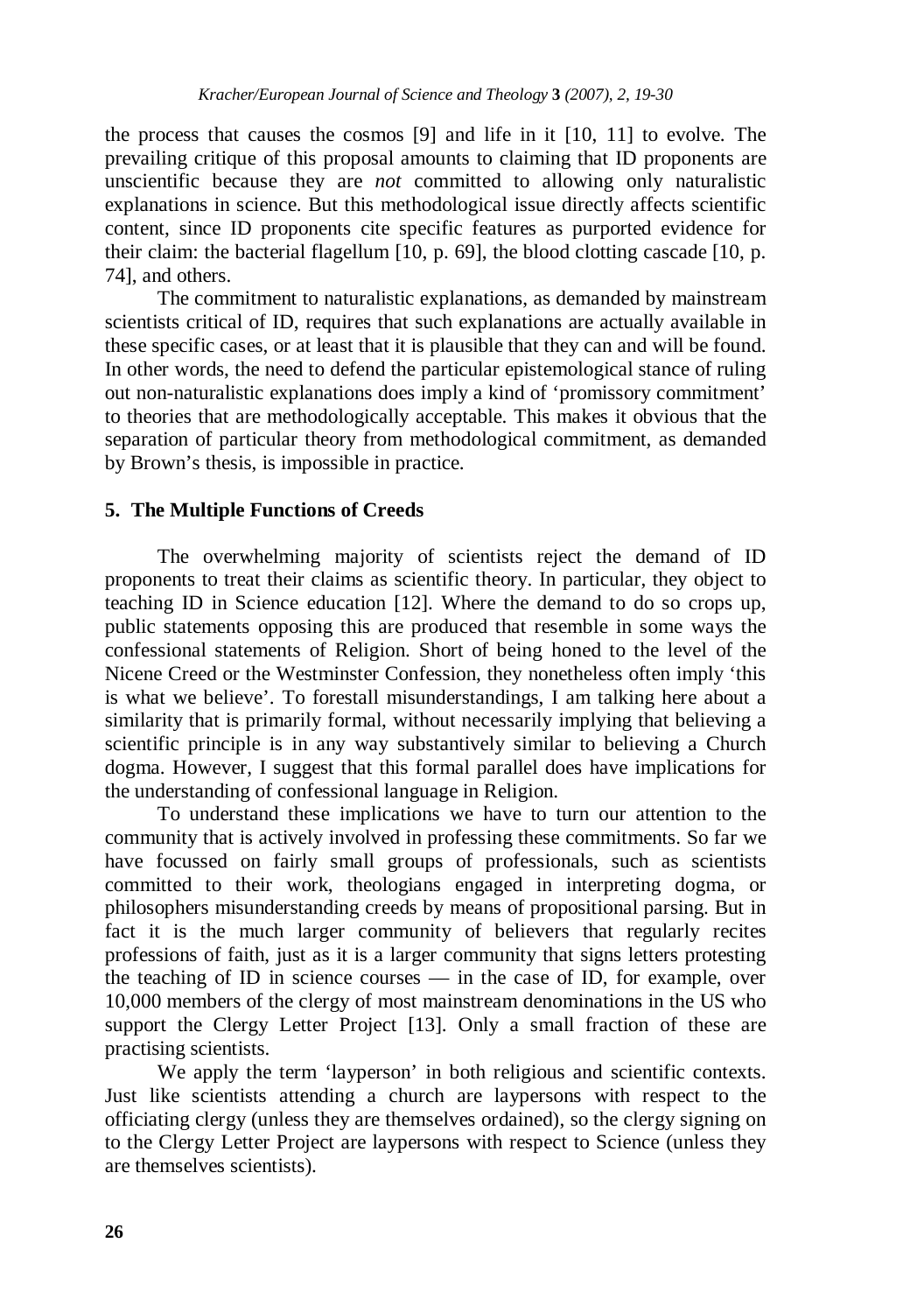#### *Faith, belief and commitment*

 This tells us that professions of faith have more than one function, and that the implications they have need not be the same in all circumstances. To a theologian the theoretical aspect of a confessional text may be important, expressing a dogmatic pattern or articulating the structure of the faith that his particular community confesses. To the outsider the creed of the community may be a symbolic summary of what the community is about. But what about the believer who is not some kind of academic specialist, but recites the creed every Sunday as part of worship services?

 Take the doctrine of God as person (in Trinitarian faith God the Father as one person of the Trinity). Clearly this is implied in the words "I believe in God the Father…", and if we were to speculate what a typical believer might mean as she recites these words, it could be a number a different things. Not usually, one would expect, the kind of abstract semantic statement that a philosopher would give it, like "one of the necessary properties of what I would call 'God' is that it or he is a person". More likely it is intended as a personal statement in the sense, "I believe God to be a person," which has the experiential connotation, "I experience God as a person". This statement of faith is more holistic than the preceding philosophical one; it implies both the *existential condition* of the faith content and some of the content itself. Or the person may simply mean, "I assent to the doctrine of personhood of God" without correlative experience. And it can mean any of the above for the same person at various stages in life.

 The last alternative, simple assent to a doctrine, need not imply any particular 'definition', as in the semantic statement. But among those who want to construe Religion as totally dissimilar from Science it will probably be cited as evidence that religious belief consists in unquestioned acceptance of what is passed down by authority, and nothing but appeal to authority is needed in order to defend it. By contrast, it is argued, any appeal to authority in Science is a bad thing. Scientists do not appeal to authority, but find out things for themselves if possible by experiment.

 I have argued before [14] that this is a distorted view of the role of authority, and that authority in fact performs similar functions in both domains. Here we simply need to note that I am talking about the assent of a believer who has no professional obligation, nor perhaps the means, to conduct an academic study. But someone who is not a specialist in Science either is in exactly the same position with respect to scientific methodology and theory. Not everyone who signs a letter opposing the teaching of ID in Science classes has the means to independently explain why ID violates fundamental principles of scientific inquiry. Some simply assent to the principle that Science only accepts naturalistic explanations, because they trust the authority of professionals who have good reason to adhere to this principle.

 This brings us to a further analogy between the 'confession' contained in a statement like the Clergy Letter and the dogmatic underpinnings of confessional language expressed in Christianity's creeds. In both cases the primary motivation was originally to guard against error; the Nicene Creed, for example, arose from the necessity to delineate the mainstream of early Christianity from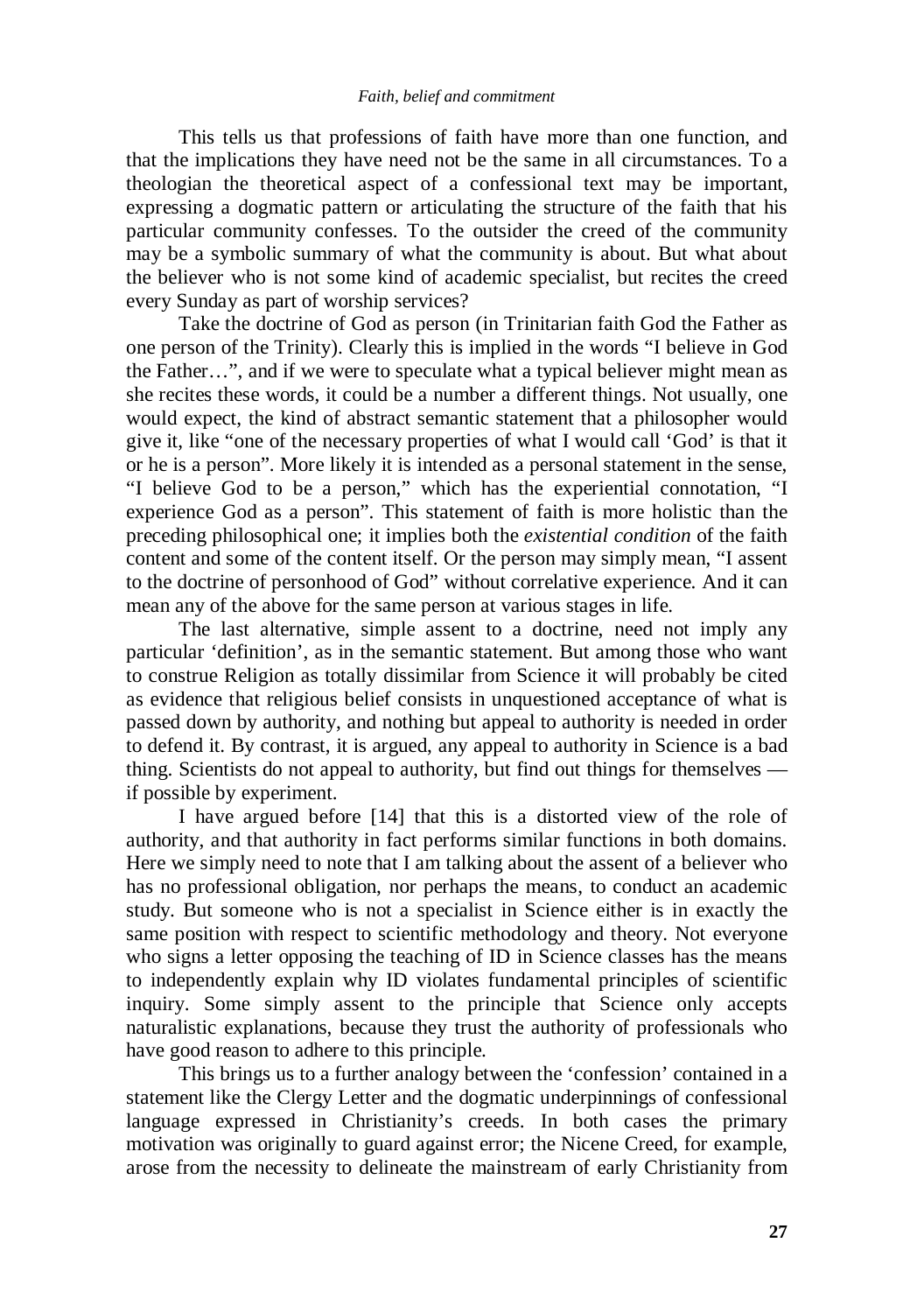Arianism [15]. Although formulated in positive language, the intent of the confession is essentially what *not* to believe; which kinds of things are outside the bounds that define the confessing community. In the case of the ancient Christian creeds this origin is often overlooked by those who would compare them to scientific theories, but a similar function can be seen just as clearly in the foundational statements of the Reformation. In these much longer and more elaborate documents the confessional aspect is made explicit by their names, like Augsburg Confession or Westminster Confession. These, too, state in positive terms what to believe, but the context of their origins makes it clear that their primary intent is to repudiate those parts of Catholic belief that the confessing communities can no longer accept.

 As we have seen, any community, whether religious or scientific, must at some point articulate what kinds of statements are incompatible with their own central identity. Such a delineation of a community's identity is clearly something rather different from a theory in Science. The Clergy Letter mentioned as an example from Science does not endorse any specific theory, and by its analogy with confessional statements in Christianity neither do they. This is another reason for rejecting the view that commitment in Religion is something analogous to tenacity in the defence of scientific theories.

 How this delineation of identity is articulated may, of course, be subject to many contingencies. But the fact that historical circumstances have led scientific communities to use a different style than religious confessions can hardly be used to assert a difference in substance. If there is a substantial difference, as there well may be, one has to look elsewhere for the demarcating criteria.

#### **6. Conclusion**

 This investigation has started by asking whether the dogmatic structure expressed in professions of faith is something analogous to the structure of scientific theories, as some scientists and philosophers seem to imply [5]. The alternative that confessions are the 'data' that theology works on has been considered. Either analogy, as it turns out, can sometimes be illuminating as long as it is not pressed too far, but on the whole neither one can do full justice to the function of confessional language in Religion.

A more fruitful way of addressing the issue would be to begin with the principles (metaphysical, epistemological, ethical, etc.) of each enterprise, and ask what kind of language might be appropriate to express them. Taking this approach, what can we say about confessional language in Religion in light of the scientific mind set of our age?

One, confessional statements may be more important in Religion than 'theoretical' (propositional) ones. Confessions express an already existing commitment to a way of life, not an assent to a formulated theory. If there is something analogous to scientific theories in Theology, then it consists of theories about how to understand these prior existing expressions.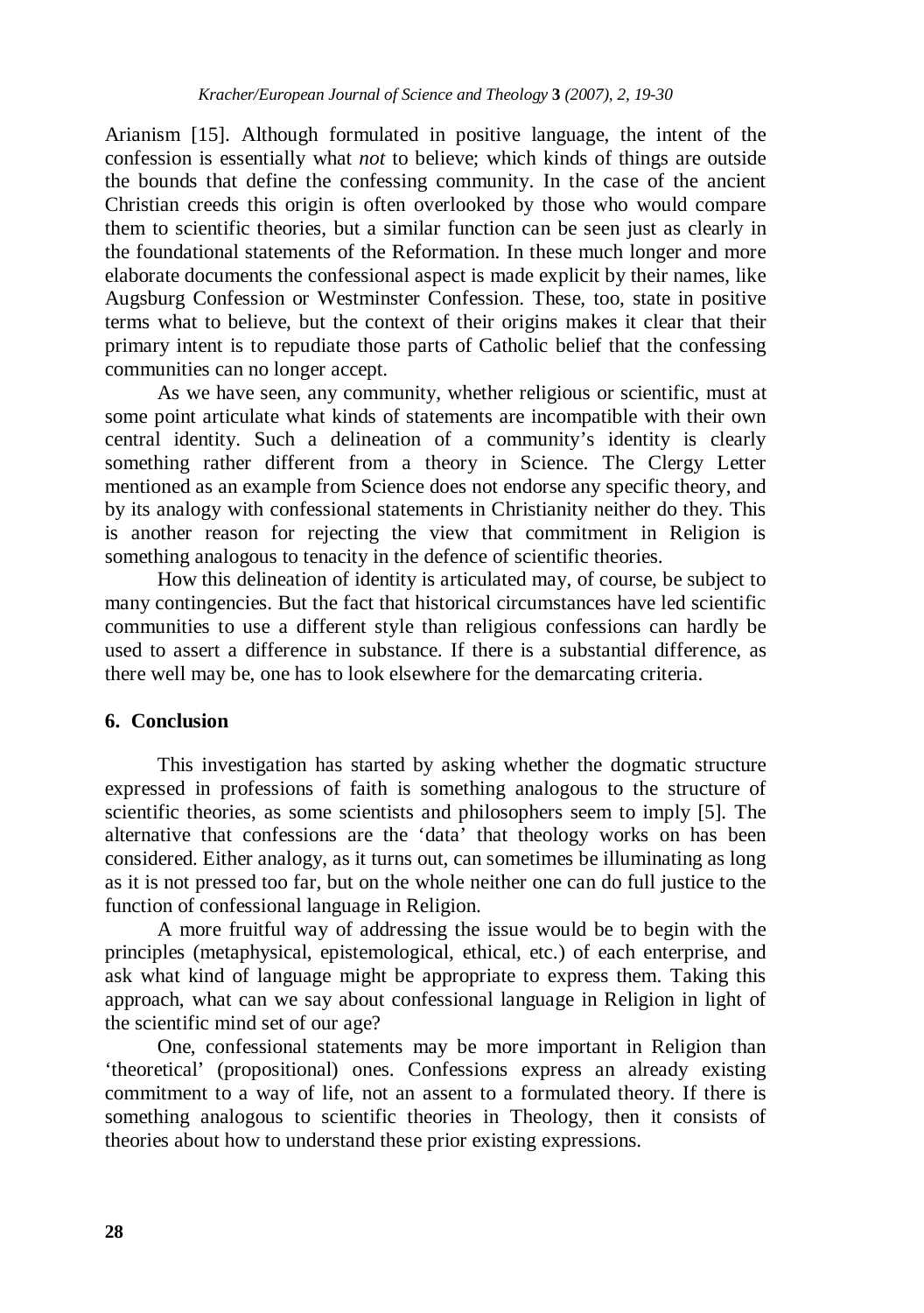Two, it is in principle possible to extract theory-like propositions from confessional language, but the effort becomes thoroughly misleading when it is ignored that something essential to confessions of faith is lost in this process. Unlike the depersonalized language of Science, first-person confessional language expresses an existential stance as well as a set of proposition. The two aspects are inseparable, even though for the sake of discussion each can be treated on its own terms.

Three, the dogmatic aspect inherent in confessions of faith is not analogous to theoretical statements in Science; it has at least as much in common with data as with theory, although neither analogy is a perfect match. Commitment in Religion is therefore *not* analogous to tenaciously clinging to (potentially outdated) theories in Science.

Four, one major function of confessional language in the form of creeds is a public, symbolic confirmation of commitment on the part of believers. The absence of formal creeds in Science is connected with the absence of a welldefined 'community of believers' (Church) in Science, not with the alleged nonrational nature of creeds in Religion. In the realm of public discourse one can nonetheless find statements that are roughly analogous to confessional language in Religion. This is especially true when mainstream Science is being defended against politically motivated attacks, as in the case of public repudiation of Intelligent Design.

Finally, the conclusion that neither the category of commitment, nor the confessional language that expresses it, can provide a substantive demarcation between Religion and Science does *not* imply that such a demarcation does not exist. It simply means that if it does one has to look elsewhere. But this is a much more complex task than the one that has been addressed here.

#### **References**

- [1] A. Kracher, Studies in Science and Theology**, 5** (1999) 239.
- [2] T.S. Kuhn, *The Structure of Scientific Revolutions*, 2nd edn., University of Chicago Press, Chicago, 1970.
- [3] P.K. Feyerabend, *Realism, rationalism and scientific method: Philosophical papers*, vol. 1., Cambridge University Press, Cambridge, 1981.
- [4] M. Hesse, *The Structure of Scientific Inference*, Macmillan, London, 1974.
- [5] M.L. Diamond and T.V. Litzenburg Jr. (eds.), *The Logic of God: Theology and Verification,* Bobbs-Merrill, Indianapolis, 1975.
- [6] J.R. Brown, *Who Rules in Science?*, Harvard University Press, Cambridge (MA), 2001, 44.
- [7]P.K. Feyerabend, *Against Method*, 2nd edn., Verso, London, 1988.
- [8] H.G. McCann, *Chemistry transformed: the paradigmatic shift from phlogiston to oxygen*, Ablex, Norwood (NJ), 1978.
- [9] G. Gonzalez and J.W. Richards, *The privileged planet: how our place in the cosmos is designed for discovery*, Regnery, Washington (DC), 2004.
- [10] M.J. Behe, *Darwin's Black Box: the biochemical challenge to evolution*, 2nd edn., Free Press, New York, 2006.